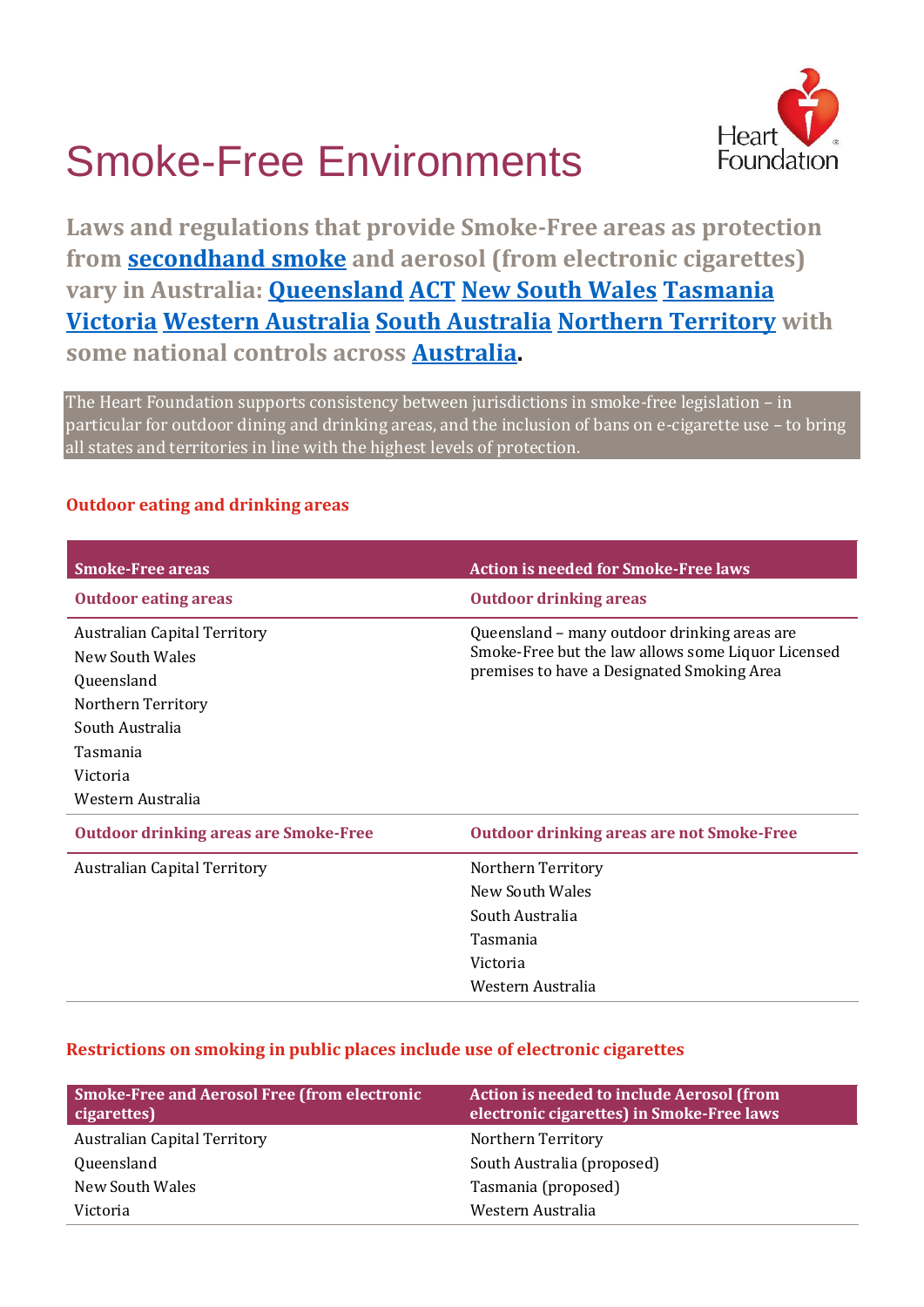### **Outdoor public venues**

| <b>Smoke-Free areas</b>                                             | <b>Action is needed for Smoke-Free laws</b>             |
|---------------------------------------------------------------------|---------------------------------------------------------|
| <b>Public transport waiting areas with buffer zones</b><br>$3 - 5m$ | <b>Public transport waiting areas with buffer zones</b> |
| <b>Australian Capital Territory</b>                                 | Victoria                                                |
| <b>New South Wales</b>                                              | Western Australia                                       |
| Queensland                                                          |                                                         |
| Northern Territory                                                  |                                                         |
| South Australia                                                     |                                                         |
| Tasmania                                                            |                                                         |
| <b>Taxi ranks</b>                                                   |                                                         |
| <b>New South Wales</b>                                              | <b>Australian Capital Territory</b>                     |
|                                                                     | Queensland                                              |
|                                                                     | Northern Territory                                      |
|                                                                     | South Australia                                         |
|                                                                     | Tasmania                                                |
|                                                                     | Victoria                                                |
|                                                                     | Western Australia                                       |
| <b>Outdoor pedestrian malls</b>                                     |                                                         |
| Queensland                                                          | <b>Australian Capital Territory</b>                     |
| Tasmania                                                            | New South Wales                                         |
|                                                                     | Northern Territory                                      |
|                                                                     | South Australia                                         |
|                                                                     | Victoria                                                |
|                                                                     | Western Australia                                       |
| <b>Swimming pools</b>                                               |                                                         |
| New South Wales                                                     | <b>Australian Capital Territory</b>                     |
| Queensland                                                          | Northern Territory                                      |
| South Australia                                                     | Western Australia                                       |
| Tasmania                                                            |                                                         |
| Victoria                                                            |                                                         |
| <b>Between flags at patrolled beaches</b>                           |                                                         |
| Queensland                                                          | New South Wales                                         |
| Tasmania                                                            | Northern Territory                                      |
| Western Australia                                                   | South Australia                                         |
|                                                                     | Victoria                                                |
| <b>Outdoor childcare facilities / playgrounds</b>                   |                                                         |
| <b>New South Wales</b>                                              | <b>Australian Capital Territory</b>                     |
| Queensland                                                          | South Australia                                         |
| Northern Territory                                                  | Tasmania                                                |
| Victoria                                                            |                                                         |
| Western Australia                                                   |                                                         |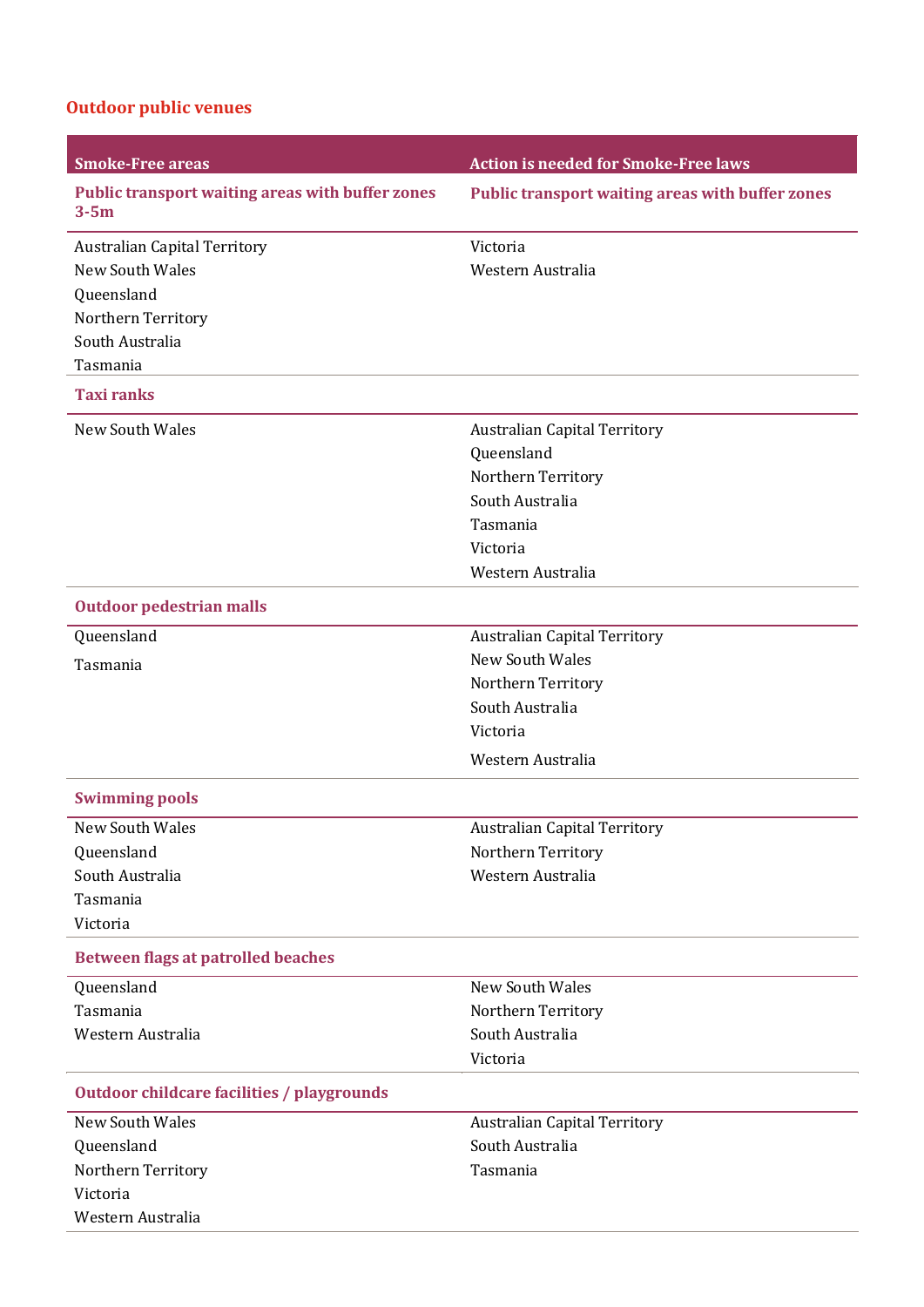| <b>Smoke-Free areas</b>                                                                                                                                                                                                | <b>Action is needed for Smoke-Free laws</b>                                                              |
|------------------------------------------------------------------------------------------------------------------------------------------------------------------------------------------------------------------------|----------------------------------------------------------------------------------------------------------|
| <b>Skate parks</b>                                                                                                                                                                                                     |                                                                                                          |
| Queensland                                                                                                                                                                                                             | <b>Australian Capital Territory</b>                                                                      |
|                                                                                                                                                                                                                        | New South Wales                                                                                          |
|                                                                                                                                                                                                                        | Northern Territory                                                                                       |
|                                                                                                                                                                                                                        | South Australia                                                                                          |
|                                                                                                                                                                                                                        | Tasmania                                                                                                 |
|                                                                                                                                                                                                                        | Victoria                                                                                                 |
|                                                                                                                                                                                                                        | Western Australia                                                                                        |
| <b>Outdoor events (some sporting, ticketed events</b><br>are smoke-free)                                                                                                                                               | <b>Outdoor events (all types)</b>                                                                        |
| <b>Australian Capital Territory</b>                                                                                                                                                                                    | <b>Australian Capital Territory</b>                                                                      |
| <b>New South Wales</b>                                                                                                                                                                                                 | <b>New South Wales</b>                                                                                   |
| Queensland                                                                                                                                                                                                             | Queensland                                                                                               |
| Northern Territory                                                                                                                                                                                                     | Northern Territory                                                                                       |
| South Australia                                                                                                                                                                                                        | South Australia                                                                                          |
| Tasmania                                                                                                                                                                                                               | Tasmania                                                                                                 |
| Victoria                                                                                                                                                                                                               | Victoria                                                                                                 |
| Western Australia                                                                                                                                                                                                      | Western Australia                                                                                        |
| <b>Casinos</b>                                                                                                                                                                                                         | <b>Casinos (smoking in high-roller rooms)</b>                                                            |
| <b>Australian Capital Territory</b>                                                                                                                                                                                    | <b>New South Wales</b>                                                                                   |
| South Australia                                                                                                                                                                                                        | Queensland                                                                                               |
| Tasmania                                                                                                                                                                                                               | Northern Territory                                                                                       |
|                                                                                                                                                                                                                        | Victoria                                                                                                 |
|                                                                                                                                                                                                                        | Western Australia                                                                                        |
| <b>Strata and public housing</b>                                                                                                                                                                                       |                                                                                                          |
|                                                                                                                                                                                                                        | <b>Australian Capital Territory</b>                                                                      |
|                                                                                                                                                                                                                        | <b>New South Wales</b>                                                                                   |
|                                                                                                                                                                                                                        | Oueensland                                                                                               |
|                                                                                                                                                                                                                        | Northern Territory                                                                                       |
|                                                                                                                                                                                                                        | South Australia                                                                                          |
|                                                                                                                                                                                                                        | Tasmania                                                                                                 |
|                                                                                                                                                                                                                        | Victoria                                                                                                 |
|                                                                                                                                                                                                                        | Western Australia                                                                                        |
| <b>Entrances and exits to public buildings</b>                                                                                                                                                                         | <b>Entrances and exits to public buildings including</b><br>indoor and outdoor eating and drinking areas |
| Queensland - Smoke-Free buffer zone of 5m at                                                                                                                                                                           | <b>Australian Capital Territory</b>                                                                      |
| entry/exit of public buildings                                                                                                                                                                                         | South Australia                                                                                          |
| New South Wales - Smoke-Free within 4m pedestrian<br>entry/exit to public buildings, seated eating areas                                                                                                               |                                                                                                          |
| Tasmania - Smoke-Free buffer zone of 3m at entrance<br>of public buildings; 3m buffer at outdoor dining area<br>not surrounded by screen or barrier 2.1m high<br>impervious to smoke; 10m buffer for any air intake or |                                                                                                          |